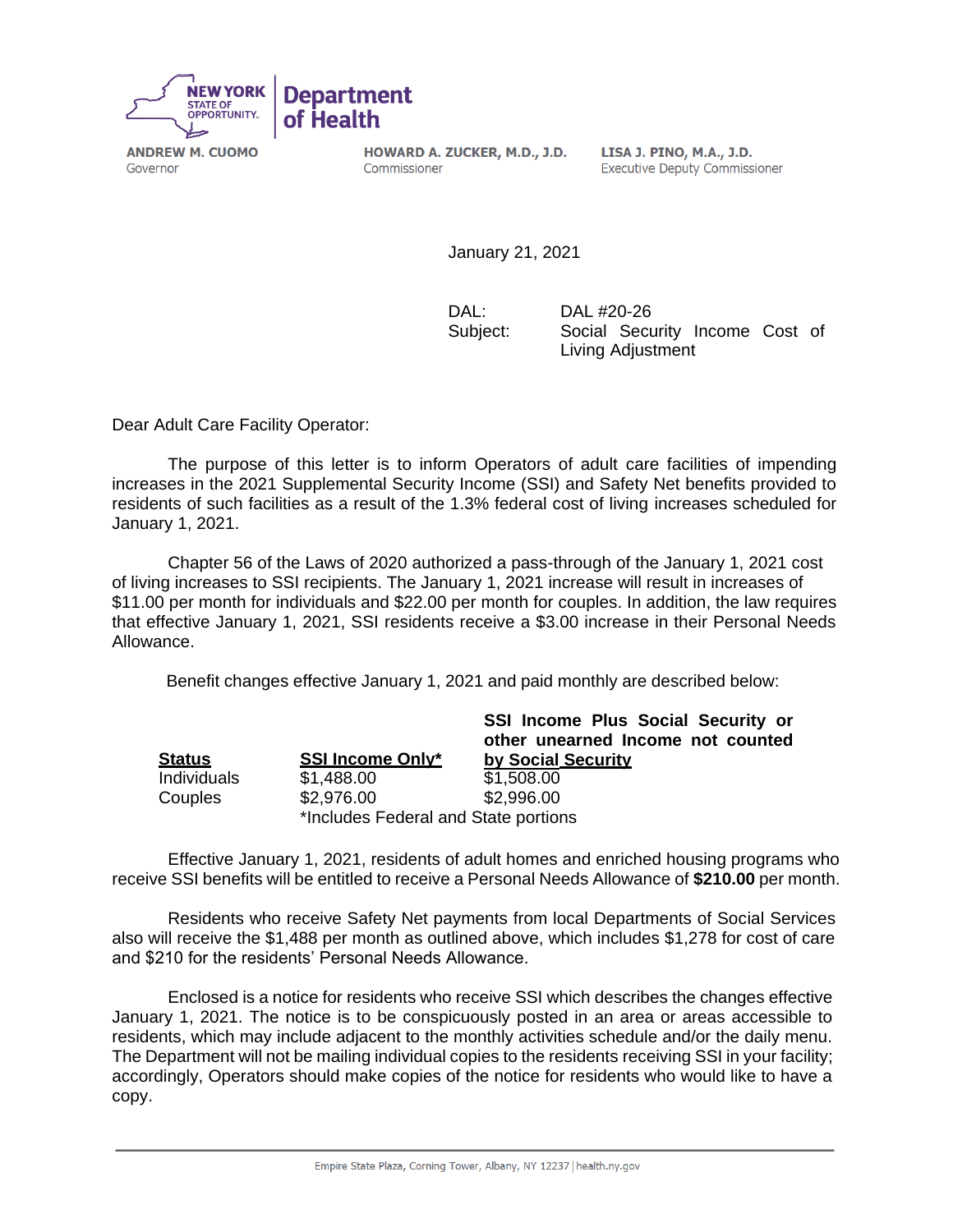Adult care facility Operators who intend to increase the rates charged to residents are required to provide residents a written notice specifying the new rate at least 30 days prior to the date of the increase. Assisted Living Residences (ALRs) must provide 45 days' notice before increasing the rate for residents who receive SSI. The Operator may increase the rate with less than the requisite notice if the resident voluntarily agrees to such a rate increase in writing. In either case, Operators are required to amend the admission/residency agreement and offer eligible residents, in writing, an opportunity to place Personal Needs Allowance funds in a facilitymaintained account if they do not already have a facility-maintained account for Personal Needs Allowance.

The SSI and Safety Net Assistance increases are **effective January 1, 2021** and will be included in regular SSI and Safety Net Assistance checks beginning with the January 2021 SSI check.

SSI recipients with questions about their SSI benefits should contact the Social Security Administration by contacting their local Social Security Office in person or by phone or by calling the national toll-free hotline at **1 (800) 772-1213**.

Please be advised that this letter and enclosure will be available on the Health Commerce Systems and online at:

[https://www.health.ny.gov/facilities/adult\\_care/dear\\_administrator\\_letters/.](https://www.health.ny.gov/facilities/adult_care/dear_administrator_letters/)

If you have any questions about the posting of this notice, please contact the appropriate Regional Office of the Department or write to **acfinfo@health.ny.gov**.

Sincerely,

KlidiHays

Heidi L. Hayes, Acting Director Division of Adult Care Facility and Assisted Living Surveillance

**Enclosure** 

- cc: R. Becker
	- J. Treacy
	- M. Hennessey
	- V. Deetz
	- B. Barrington
	- P. Hasan
	- N. Nickason
	- J. Pinto
	- J. Van Dyke
	- N. Nowakowski
	- J. Donovan
	- L. Ravichandran
	- B. Smith
	- D. Sottolano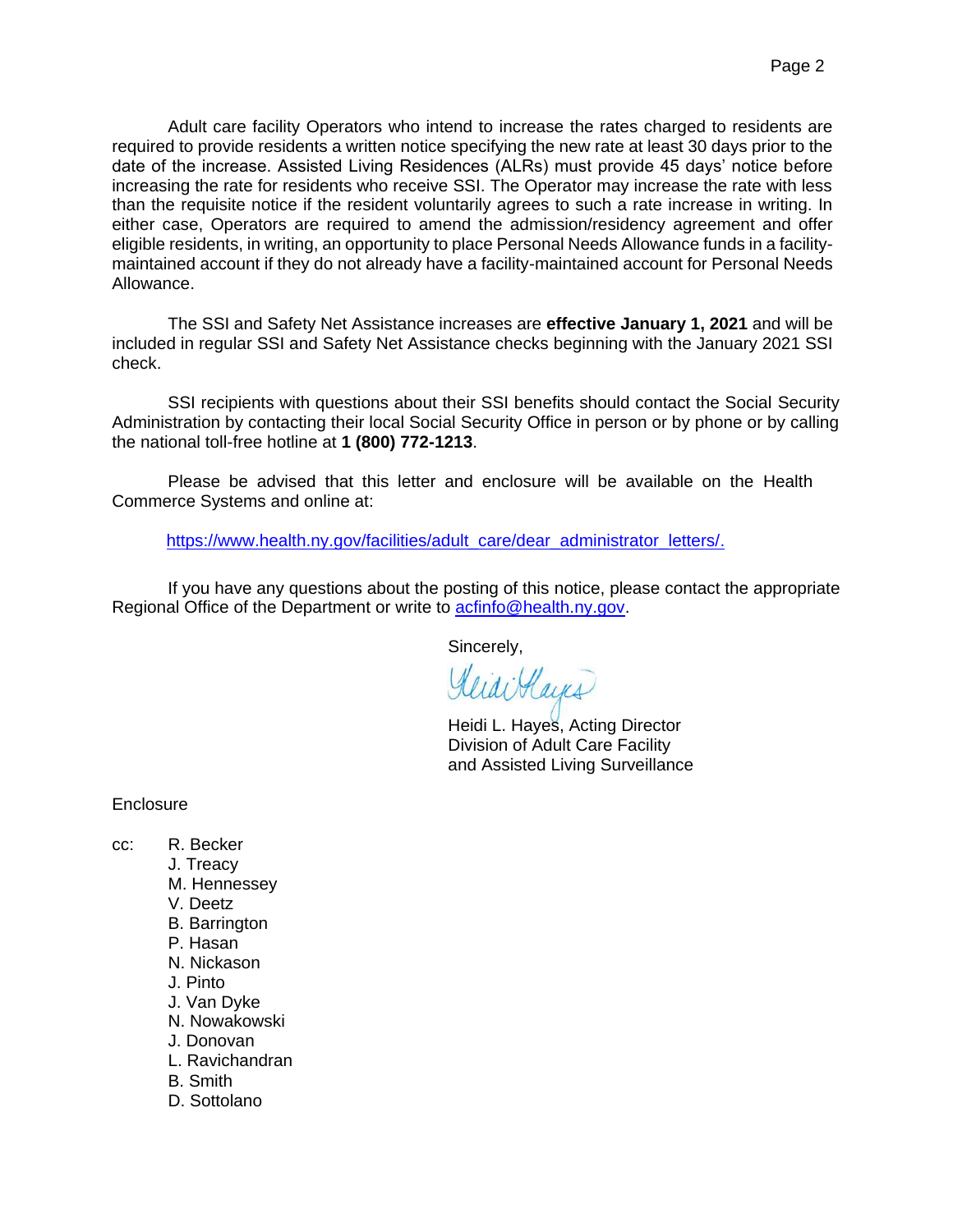# **NOTICE**

## **TO: Residents of Adult Care Facilitys who are eligible for Supplemental Security Income (SSI)**

Effective January 1, 2021 the benefits for a resident eligible for SSI will be increased. For individual residents, the total increase will be \$11 per month. For couples, the total increase is \$22 per month.

The law increases the required amount of your personal needs allowance by \$3 per month.

Residents who receive SSI are entitled to receive at least \$210 per month as a Personal Needs Allowance. The Personal Needs Allowance is money which you may use for personal items such as clothing, magazines, etc.

The following chart shows the new benefit amount effective January 1, 2021 for residents receiving SSI. The increases will be included in regular SSI checks beginning with the January 2021 SSI check.

### **New SSI Benefit Amounts**

SSI Income Plus Social Security or other unearned income not counted by

| <b>Status</b> | <b>SSI Income Only*</b>              | <b>Social Security</b> |
|---------------|--------------------------------------|------------------------|
| Individuals   | \$1,488.00                           | \$1,508.00             |
| Couples       | \$2,976.00                           | \$2,996.00             |
|               | *Includes Federal and State portions |                        |

#### **Admission Agreement Changes**

The operator of the facility where you live may increase the rate you are charged effective January 1, 2021. To do this, the operator is required to give you at least 30 days' written notice (about amending your admission agreement) prior to the date of the rate change. Assisted Living Residences (ALRs) must provide 45 days' notice before increasing the rate for residents who receive SSI. The operator may increase the rate with less than the 30-day notice (45 days for ALRs) if you voluntarily agree to such a rate increase in writing. Either way, your admission agreement must be amended to reflect this rate increase, and you should receive a copy of this amendment to your admission agreement. If you have questions about the new SSI benefit amounts or the information contained in this notice, you may contact the Regional Office in your area.